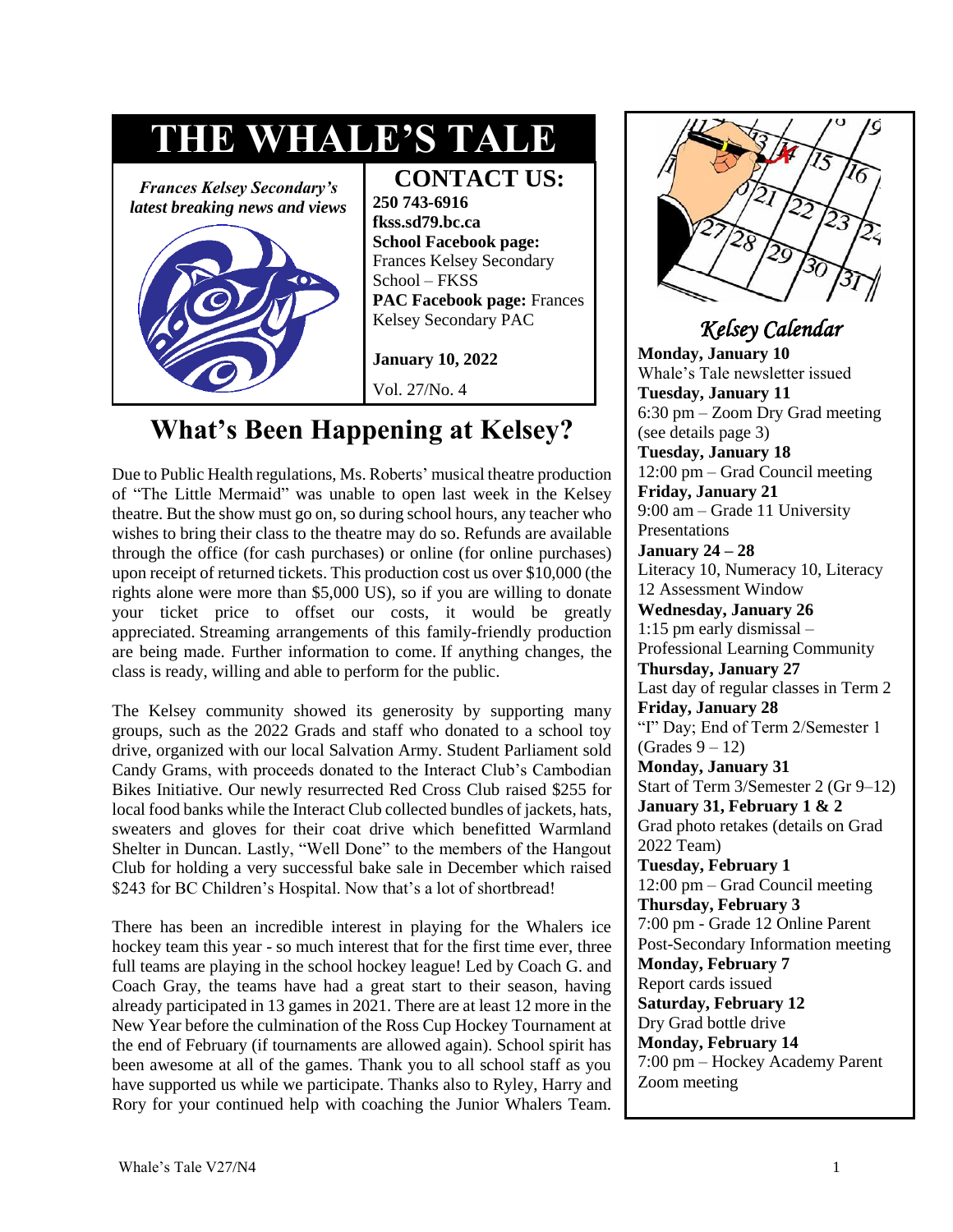Please see our website and Instagram page: <https://fksshockey.onuniverse.com/> and <https://www.instagram.com/fksshockey/> which are updated regularly. Go, Whalers! Please note: games that were scheduled on January 5 and 7 will be rescheduled. Also, spectators are no longer allowed to watch team sports due to the Provincial Health Order.

The bands are back! After two years without performing at the school, the Grade 8 Band and Kelsey Concert Band, directed by Mr. Evans, played a very well received concert on December 15 for family and friends. COVID restrictions and school protocols have limited participation significantly since March 2020. The event was encouraging for musicians and family alike.

With the spacious room 126 as its headquarters, the Resource Department has been able to expand its reach to our students, providing one-on-one and shared help for all. For those who may not have known, the room is a collaborative space where students can come – with the permission of their classroom teacher – to work in a quiet atmosphere and seek out additional assistance with their studies. Ms. Prior, Mr. Dhami, Mr. Groicher, Mr. Reed, and Mr. Knippelberg all have desks set up in the room, so at all times of the day, you will find at least one of them present. If your child or student needs an alternate space to work, encourage them to visit and staff will do our best to assist. Our spaced-out desks allow for safe, COVID-friendly, socially distanced studying.

Ms. Steele and Ms. Hoffman's English 9 classes have been reading "The Hunger Games". It has been fun being able to combine classes when possible! Ms. Steele's English 10 class has been studying superheroes, their role in the entertainment industry, and their impact beyond.

Students in Mrs. Brinkman's Marketing 11/E-Commerce 12 class have been learning about the evolution and various types of e-commere businesses that exist today. With the onset of the pandemic over the last two years, many businesses have had to pivot and add an online component to stay afloat. This term, students have been researching online business ideas and creating a business plan for one of their ideas. They have also had access to Shopify's Open Learning Program, to create an authentic online store. Learning real-life skills has been the goal and some students may choose to follow their entrepreneurial dreams in the future!

Partially because of our lengthy blocks, time in the Kelsey foods program must be filled with activities besides cooking for the entire class. Exploring First Peoples' Traditional food and Canadian regional foods is mandated by the Ministry of Education. These two opportunities blend together beautifully, giving students in Ms. Woodruff's Foods 9 classes the opportunity to research the use of local ingredients, and find and make recipes that fit the criteria. Students have made foods such as poutine, butter tarts, and bannock, after studying their background. In the new year, the class will be learning about Three Sisters Soup, an Indigenous meal traditionally made in eastern Canada from three basic foods which were grown

there: corn, beans and squash. Ginger ale and ketchup flavoured potato chips have also been enjoyed!

La class de français onze/douze - Madame G's senior French class has been improving French language skills as well as taking in various aspects of French culture, including pâtisseries, songs, art, and films.

Students in Mrs. Webb's Math 9 class have been busy creating foldable study booklets to help reinforce their understanding of polynomials and their properties. Many students were able to showcase their drawing and design skills to create an effective study tool. Regardless of artistic ability, all students were able to classify and organize new ideas and concepts with this hands-on project. Photo by Mrs. Webb

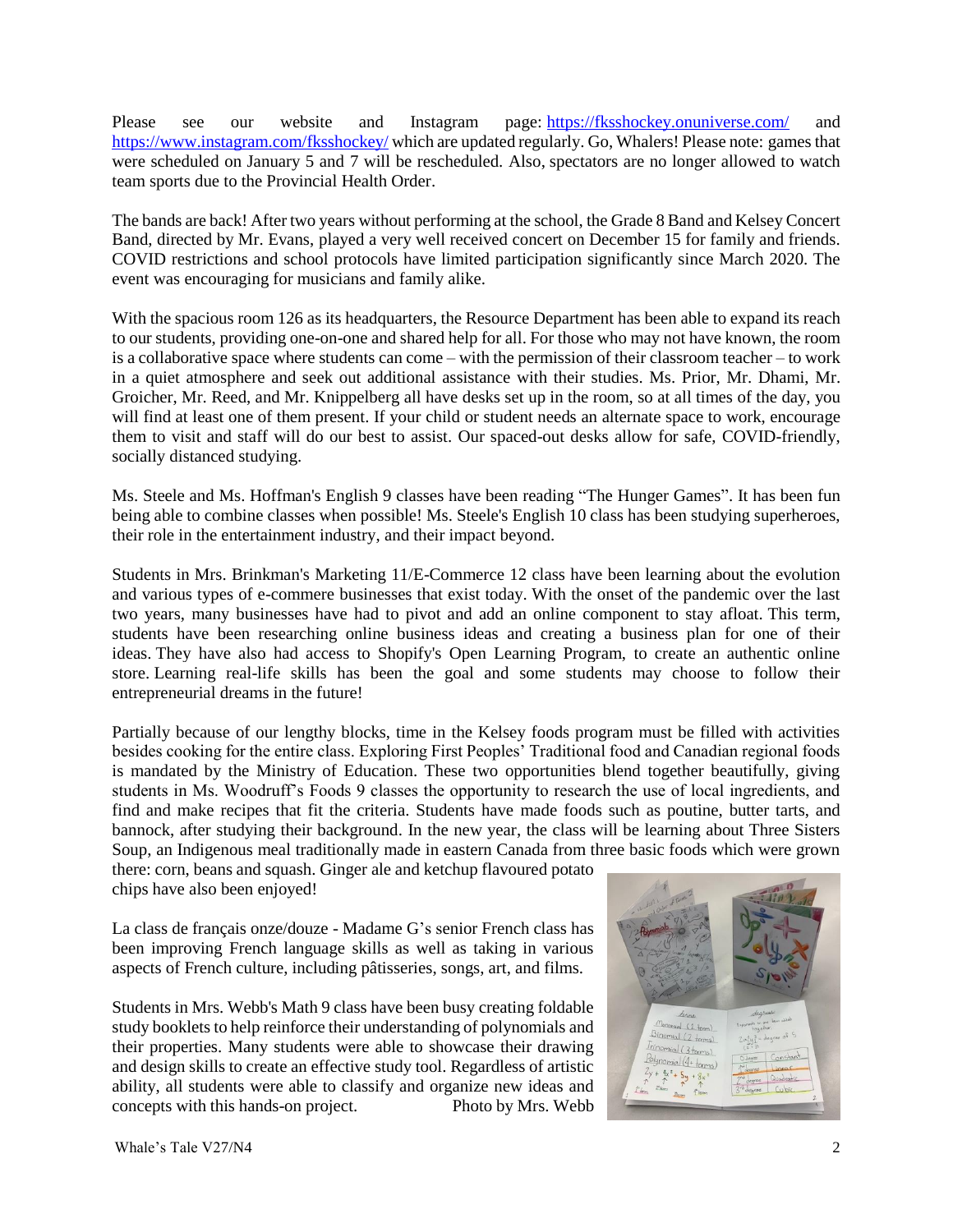# **New Staff**

We are pleased to announce that Sue Livingston and Tanja York, Education Assistants, recently joined our staff. Welcome to you both.

### **Scholarships and Bursaries**

#### **By Mr. Darren Hart, Acting Vice-Principal**

Our local scholarships are available on our website. Local scholarships are only open to FKSS Grade 12 graduates (June, 2022). **We have over \$120,000 available and most of the awards are bursaries accessible to ALL students.** All local scholarships can be found by going to [fkss.sd79.bc.ca.](file:///C:/Users/Nancy%20Bonner/Documents/WTale/fkss.sd79.bc.ca) Students are encouraged to peruse the local scholarships soon to see which ones they wish to apply for. Also of note, we have been working with the Grade 12's on non-local scholarships that are open to all students in British Columbia. Strong academic resumes are an



important part of an applicant's package; therefore students who would like help with writing their academic resumes, or who would like them reviewed, should see me as soon as possible. As well, Mrs. Brinkman is available to help students with academic resumes and cover letters.

While student information sessions occurred prior to the Winter Break, further reminders about scholarships and bursaries will be sent out to students during their Q block classes, through the online Grad 2022 Team, and on daily announcements. There will be a parent information evening hosted by Mr. Hart and Mr. Rowan on Thursday, February 3 covering:

- How to apply for local and district scholarships Usage of the Student Transcript Service
- 

Zoom meeting details: Topic: FKSS Parent Info - Scholarships and Post-Secondary Time: Thursday, February 3, 2022 at 7:00 pm Join Zoom Meeting: <https://sd79.zoom.us/j/62329549915>

Students and parents are also reminded to monitor post-secondary institution websites for details of their specific scholarship requirements and application deadlines. If you have any questions or inquiries, please reach out to Mr. D. Hart.

Information regarding the following scholarship, which has a January application deadline, is available on the Grad 2022 Team under the Non-Local Scholarship & Bursary channel:

Beedie Luminaries Scholarship

## **Dry Grad**

Our next Dry Grad parent meeting will be held at 6:30 pm on **Tuesday, January 11** via Zoom. Your participation is greatly appreciated.

Topic: FKSS Dry Grad Parent Zoom Time: Tuesday, January 11, 2022 at 6:30 pm Join Zoom meeting: <https://sd79.zoom.us/j/63212388719>



(continued next page)